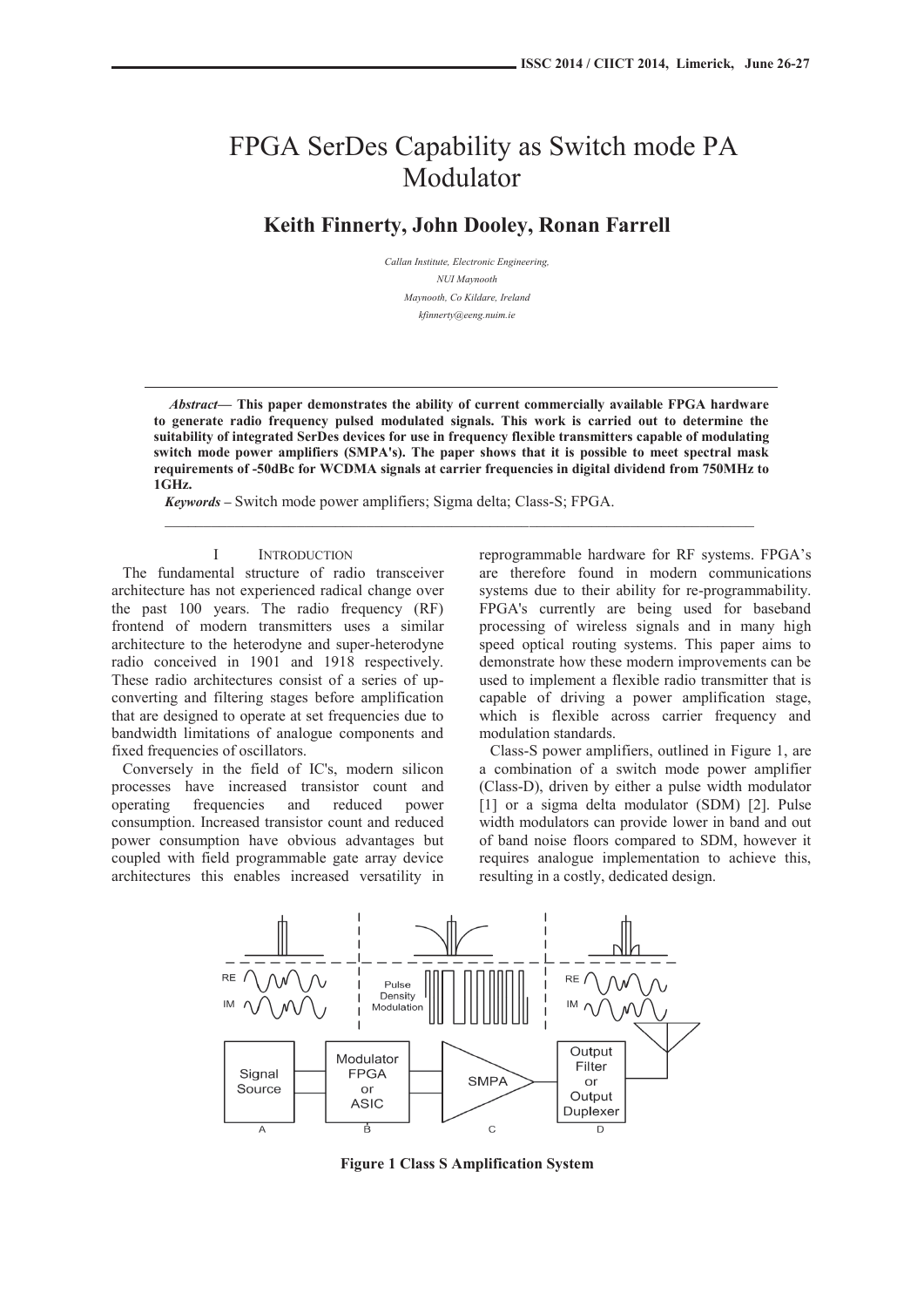SDM's provide a Pulse Density Modulated (PDM) signal at radio frequency (RF) to drive the switch mode power amplifier. A pulse density modulated signal operates with a fixed minimum pulse width, therefore it can be implemented in digital logic. Increasing operating frequency of modern FPGA's not only enables the prototyping of high speed digital logic designs, but enough processing power is also available to implement more complicated processing tasks at higher frequencies. As indicated by block 'B' in Figure 1 an SDM may be implemented directly on an FPGA board.

Class D power amplifiers are particularly suited to a reconfigurable platform as it consists of a pair of transistors that are driven by a differential signal, alternately switched. In comparison to Class E, F and other harmonic switching amplifiers the class D amplifier can be designed with a wide pass band while maintain efficiency. Class-D amplifiers have a theoretical drain efficiency of 100%, practical demonstrations of between 85% - 90% have been realized [3]. For this reason a class D switch-mode PA can be used to realize the power amplification stage corresponding to block 'C' in Figure 1.

In a Class-S system the SMPA will output the desired signal at the carrier frequency and the quantisation noise that is within the pass band of the amplifier. Filtering of the output is required in order to remove this unwanted noise. This function is performed by block 'D' in Figure 1. In certain cases it has been shown that the pass band of the output duplexer can be used as final stage filtering depending on the modulator that is implemented [6]. If the order of the loop filter is less than the roll off factor of the duplexer we can be confident that the out of band noise will be attenuated sufficiently.



**Figure 2 Sigma Delta Modulator** 

An SDM operates by taking a high resolution baseband input and converting it to a low resolution high frequency output. Because of the reduction in resolution to the input signal there is a large amount of quantization noise which is pushed out of the wanted signal band by the loop filter. The noise is spread across the remaining frequency spectrum up to the sample frequency, therefore the greater the operating frequency or oversampling frequency (OSR) the lower the out of band noise power. The shape of the spectral output of the SDM characterizes the system as either Low pass, Band pass or High pass. Previous papers have demonstrated the operation of modulator structures

in FPGA logic such as [4-6]. In these papers it can be seen that there is a loss of dynamic range when comparing simulation results with measurements. This paper demonstrates the high speed capability of FPGA's to generate pulsed density modulated signals through the use of an onboard serial/de-serial module (SerDes). Analysis is carried out to outline the mechanisms that result in lower dynamic range being achieved in practice compared to simulation.

In section II the theory of analogue pulsed signal generation is applied to an ideal pulse density modulated signal and from this a limit of maximum achievable SNR is calculated. In section III this theory is tested with measured signals from different FPGA SerDes modules. Section IV presents the conclusions drawn from this work.

## II THEORY

Implementation of a discrete time (DT) SDM in an ASIC or FPGA logic has an advantage of reduced component count compared with discrete implementations as the feedback DAC is inherent in digital implementation. The output of the modulator is then translated from digital to analogue domain through the use of a SerDes. In this paper we will concentrate on two level SDM's. The binary output is translated from digital to analogue drive signal using the FPGA SerDes. SerDes Modules are available on many current FPGA development boards, the two level output combined with the SDM can generate a drive signal for a class D amplifier capable of transmitting a carrier signal at one quarter of the output switching frequency. This platform pushes the digital boundary of the transmitter closer to the antenna.

The DT SDM when fully implemented in digital logic for example on an FPGA will not suffer from clock jitter associated with output quantizer, DAC and loop filter. Therefore the output from the modulator from within the FPGA structure will be almost ideal, aside from quantization error associated with fixed point calculation. The output from the SerDes is an analogue representation of a digital signal and as such will only approximate the digital signal. The analogue output will have a finite rising and falling slope, and jitter about the transition points of the signal. These are two important factors when generating a pulsed driven signal for a digital PA.

In the Xilinx Virtex 6 FPGA family there are three classes of transceiver, each designed for specific frequency ranges of operation and cost. In this paper we will analyze two of these namely: GTX and GTH, which can operate at 6Gb/s and 11Gb/s respectively. The transceivers are designed for digital wired communication standards and as such their figure of performance is bit error rate (BER), they must comply with the specified bit error rate of each standard.

 For SMPA operation a delay between transition of on/off state can introduce dead time in the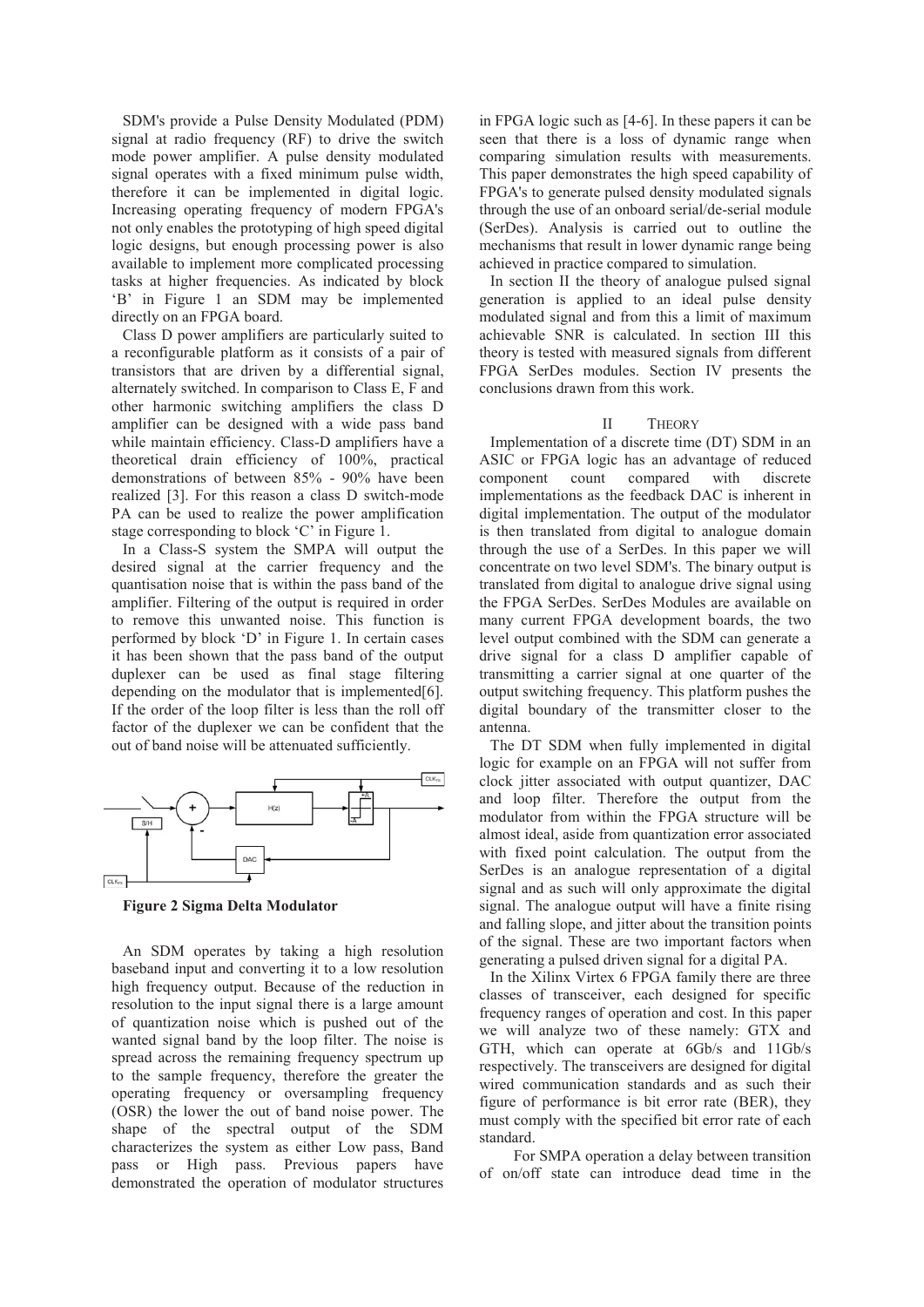amplifier output, this is undesirable as it can lead to a distorted output, and also reduce the efficiency of the amplifier. It is important that the FPGA output has a sufficiently fast rise and fall period to avoid this occurring. In the discrete time to continuous time transformation that is carried out in the FPGA SerDes, the rise time of the signal will affect the sinc shaping that is applied to the spectrum of the output as can be seen in Figure 2. The result as stated in [7] is the reduction of power in higher frequency signal component's as they approach the sample frequency.

$$
\eta_p(CT) = \eta_p(DT) * (sinc(F_cT_s) \n* sinc(F_cT_e))^2
$$
\n(1)

Where  $\eta_p$  is the relative signal power,  $F_c$  is the frequency at which the power transformation is being performed,  $T_s$  is the period of the square waves and  $T_e$  is the rise time of the square wave. Using our test case for a band pass SDM operating at 3Gbps and a carrier frequency of approximately 750MHz, a GTX with a typical rise time of 120ps will attenuate the carrier by approximately 1.02dB and a GTH with a typical rise time of 50ps will attenuate the carrier by 0.91dB. These losses are minor in comparison to matching and coupling losses, however from Figure 3 it is apparent that these losses will have a greater impact as frequency increases.



**Figure 3 Effects of Sinc Shaping** 

The increased jitter in the output will increase the noise in the output of the signal across the band. However due to the existing high noise level present from the output of a sigma delta modulator the only area this additional noise will effect is the depth of the notch of the in band signal. In [8] an analysis of both CT and DT sigma delta modulator's is carried out. The following equation derives a figure for the pulse width jitter of the output from a pulsed signal modulator.

$$
SNR = 10 * \log_{10} \frac{(T_s)^2}{(2 * \delta_{j\_rms})^2}
$$
 (2)

Where  $T_s$  is the clock cycle of the output signal and  $\delta_i$ <sub>rms</sub> is the RMS jitter applied to the signal. A SDM has a varying output pulse width period however the formula only uses a fixed pulse width period. It will provide an approximate figure for the jitter noise. The jitter in any SerDes device can be classified as random jitter introduced by the clock and its supporting circuitry and deterministic jitter introduced by the transceiver circuitry its self. Therefore the quality of the input clock and PLL directly effects the jitter performance of the device. For the measurements a ML605 development board with GTX and ML628 development board with a GTH were used, with a figure of total jitter of 50ps and 22ps respectively [9]. Using equation 2 we can simulate a theoretical noise floor for the transceivers.

From Figure 3 it can be seen that for a carrier frequency of 750Mhz the theoretical SNR is 47dB and 38.5 dB for the GTH and GTX transceivers respectively. It is apparent from the graph that the impact of jitter on the output signal quality is quite large, however the GTH transceiver has the ability to meet the required spectral mask noise floor for both LTE and UMTS signals at frequencies below 1GHz.

The main difference between the transceiver structures which impacts on jitter performance is the tuneable (PLL). The lower frequency GTX transceiver can tolerate more jitter due to its lower operating frequency and still achieve the required bit error rate (BER) for the standards targeted by the GTX. Therefore two separate PLL architectures are implemented, the GTX uses a ring oscillator structures. This is a frequency flexible design that consists of cascaded inverters that operate at a resonant frequency dependent on the input reference signal. This structure is compact, requiring only capacitive and logic components which can be easily achieved in CMOS circuitry.<br>Pulse Width Jitter



**Figure 4 SNR - Pulse Width Jitter** 

The GTH on the other hand uses an LC tank PLL[10], that offers reduced output jitter at the cost of frequency flexibility. The LC tank PLL structure can offer up to an order of magnitude reduction in RMS jitter compared with a ring oscillator design. However the inclusion of a inductor in the design increases the die area of the PLL making it expensive.

#### III. MEASUREMENTS

Measurements were carried out using Xilinx ML628 and ML605 development boards. The SDM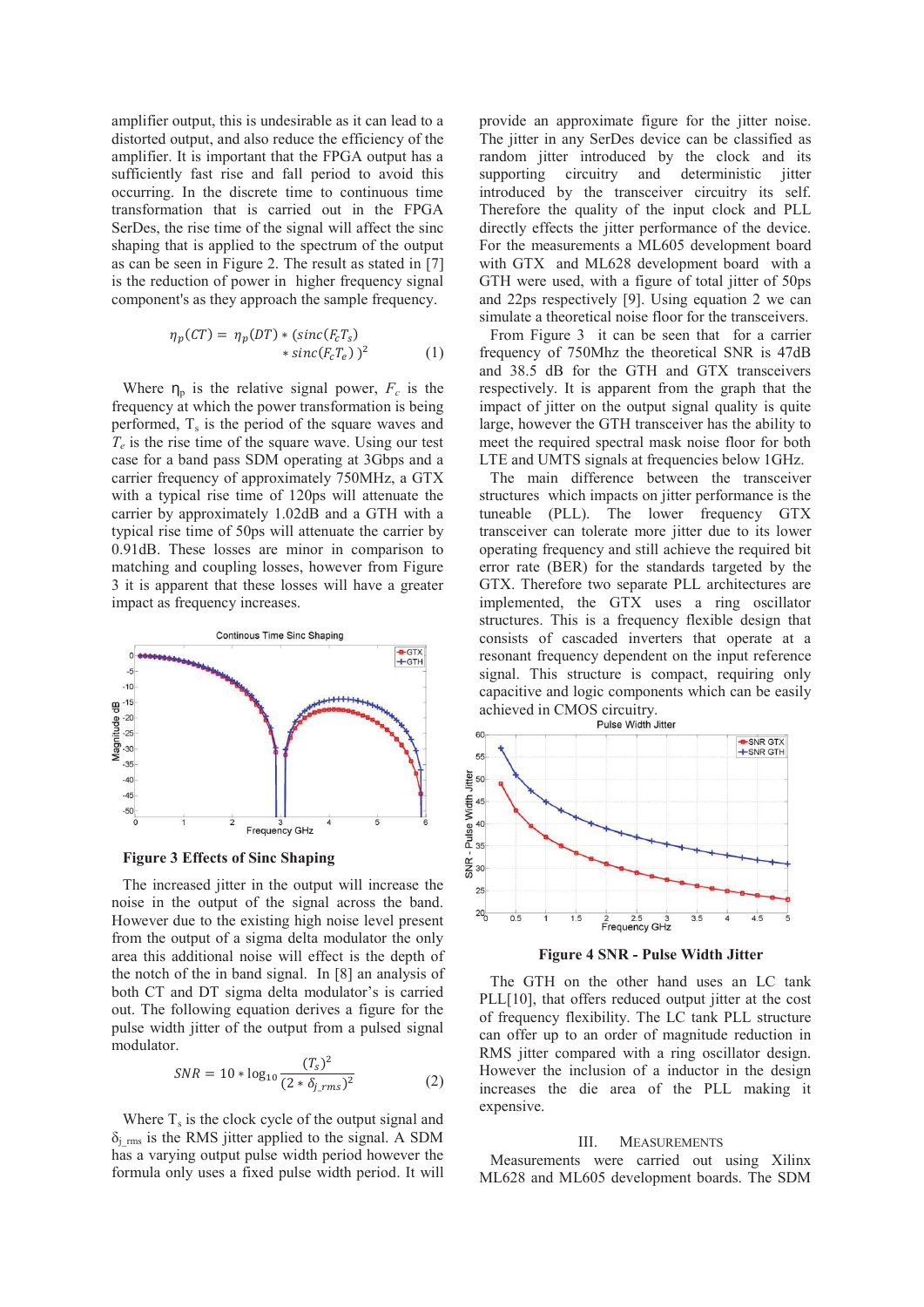bit stream was generated in Matlab using quadrature modulator structure [6] and a memory stream provided the multi gigabit transceivers with the digital signal. The input to the modulator is a single carrier WCDMA signal at baseband. The amplitude of the output waveform was kept constant across transceiver outputs at 200mV. For the purposes of the measurements a single ended output from the transceivers was measured, its complementary port from the transceiver was terminated with a 50 ohm load. The output from the ML605 was a 30cm SMA cable, the ML628 uses a bull's-eye test port with 30cm cables. A differential 150MHz reference clock was supplied to the transceivers directly and the internal PLL multiplied this to the required operating frequency to obtain a 3Gb/s bit stream.



**Figure 4 WCDMA 5 MHz Signal at 750MHz GTX Transceiver** 



**Figure 5 GTX RMS Jitter PDM Signal** 

Figure 4 shows the spectral performance of the GTX output, using an adjacent channel power ratio (ACPR) measurement on the frequency analyzer a value of -37dBc was calculated for the noise floor from the transceiver at the 750MHz carrier frequency. Figure 5 shows an eye diagram for the GTX output at 3Gb/s, amplitude of the eye is

approximately 220mV. The eye is clearly visible and the RMS jitter was calculated at 10ps. Using equation (1) a theoretical value for the noise floor was calculated as 39dBc. Simulation and measurement are in good agreement.

Figure 6 shows the spectral performance of a GTH transceiver transmitting the same bit stream. The reduced jitter from the transceiver lowers the noise floor. The ACPR measurement was increased to 50dBc, which is enough to meet ACPR requirements for a 5MHz WCDMA single carrier or 5MHz LTE signal. The RMS jitter measurement in Figure 7 gives 4ps of jitter. The ACPR and the noise floor of 47dBc calculated with equation 1 also closely agree. The reduced rise and fall time from the GTH transceiver will also provide a better switching signal to the PA.



Date: 4.MAY.2012 15:01:13

**Figure 6 WCDMA 5 MHz Signal at 750MHz GTH Tranciever** 



**Figure 7 GTH RMS Jitter PDM Signal** 

# IV. CONCLUSIONS

This paper presents the effect of jitter from commercial FPGA boards on PDM signals and demonstrates that it is possible to meet the spectral mask requirements of modulation schemes such as UMTS and LTE. The signal exits the FPGA at RF